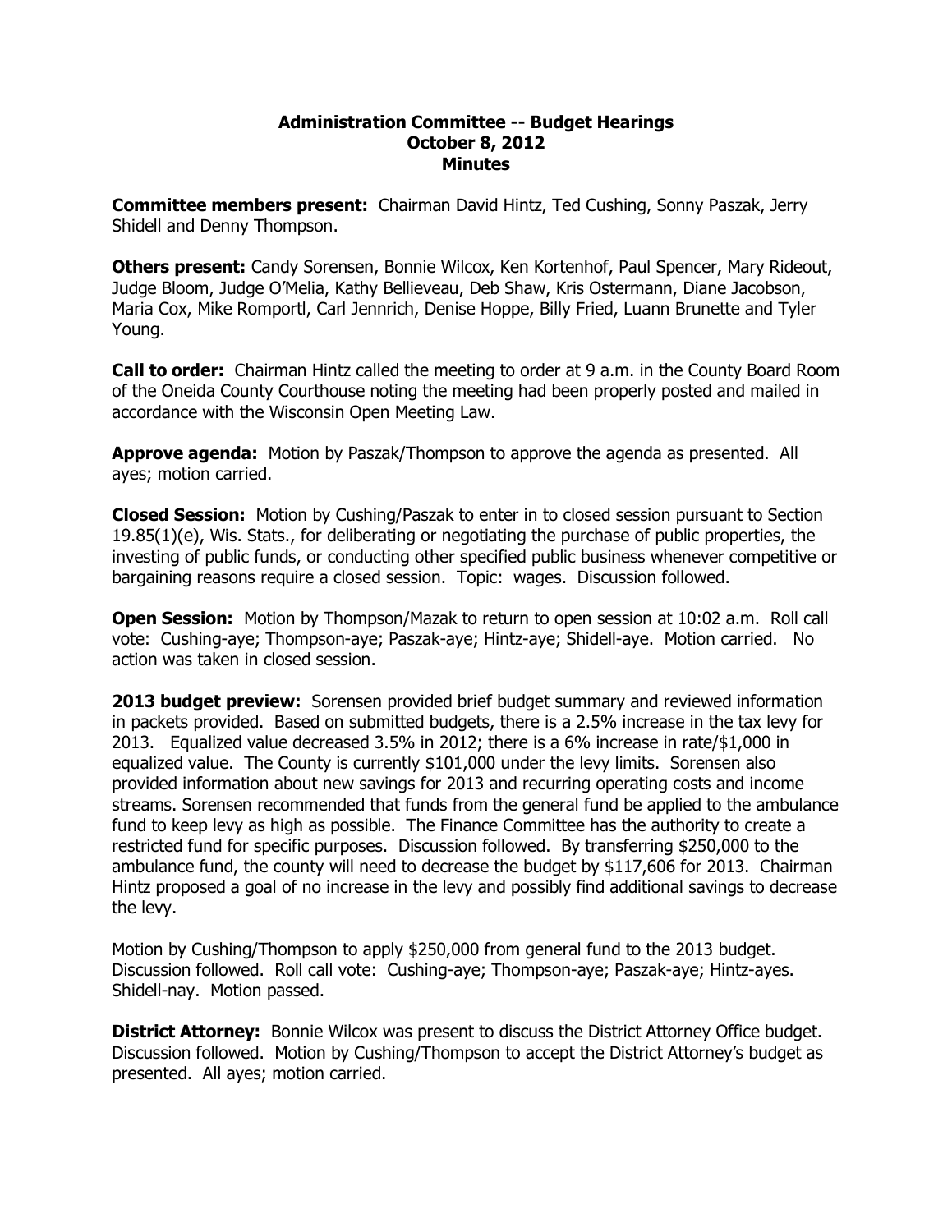Administration Committee – Budget Hearings October 8, 2012 Page **2** of **5** 

**Emergency Management:**  Ken Kortenhof provided a summary sheet comparing 2011/2012 noting the overall budget is \$46,894 less than 2012. Discussion followed regarding ambulance services for contracted municipalities. Shidell noted counties are not required to provide ambulance service but it is required by townships. Discussion continued. Paszak questioned the potential of additional savings by partnering with the Sheriff's Department. Kortenhof noted Emergency Management has a number of duties mandated by the State which require a trained person and are working effectively as possible and work with the Sheriff's Department when appropriate.

Kortenhof noted a RFP was sent out through the Transition Committee and Public Safety Committee to look at different cost savings regarding ambulance service. RFPs were received from Ministry Health Services and Paratech, a private company from Milwaukee. Kortenhof scored each RFP based on scope of work, cost and implementation. Ministry scored 94% and Paratech 94.7%. The Public Safety Committee reviewed both proposals noting and accepted the Ministry Health Services proposal and will move forward with a five-year contract. Motion by Paszak/Thompson to approve the Emergency Management budget for 2013 as presented. All ayes; motion carried.

**Social Services:** Paul Spencer provided brief overview of the department budget and major decision items put into developing the 2013 budget. He noted county funds are always spent last. His goal is to absorb all budget cuts and new program costs within the existing budget allocation and further reduce county tax levy. Lengthy discussion followed regarding Chapter 55 Protective Placements. Spencer presented a decrease of \$89,600 for 2013. Motion by Thompson/Paszak to approve the 2013 Social Services budget as presented. Hintz suggested cutting \$30,000 from the Chapter 55 Protective Placement line item. Discussion followed. All ayes; motion carried.

**Circuit Court Branch I and II:**  Judge Bloom, Judge O'Melia, Kathy Bellieveau, and Deb Shawl were present to present the budget for Circuit Court. Discussion was held regarding Law Clerk services, noting it is a shared program: 2/3 Oneida County; 1/3 Vilas County. Sorensen noted line items transfers are allowed between Branch I and Branch II. It was noted it is difficult to budget for medical, guardian ad litem and mediation services and past experience was used to build the budget. Discussion followed. Motion by Shidell/Paszak to approve the Branch I and Branch II 2013 budgets as presented. All ayes; motion carried.

**County Board:** Sorensen reviewed 2013 budget for County Board. Discussion followed regarding ITBEC allocation to promote international trade for Wisconsin noting it is a voluntary contribution. Motion by Shidell/Thompson to eliminate line item 531204 in the amount of \$2,500. Lengthy discussion followed. Cushing suggested having the Chair of the northern region to speak about ITBEC at the November County Board meeting. Roll call vote: Cushing nay; Thompson-aye; Paszak-abstained, Hintz-nay; Shidell-aye. Motion failed. Motion by Cushing/Thompson to approve the County Board 2013 budget as presented. All ayes; motion carried.

**Commissions and Committees:** Sorensen reviewed 2013 budget for Commissions and Committees which includes per diem for all Commissions and Committees except Social Services, Highway, Department on Aging and Library Board. Discussion followed. Motion by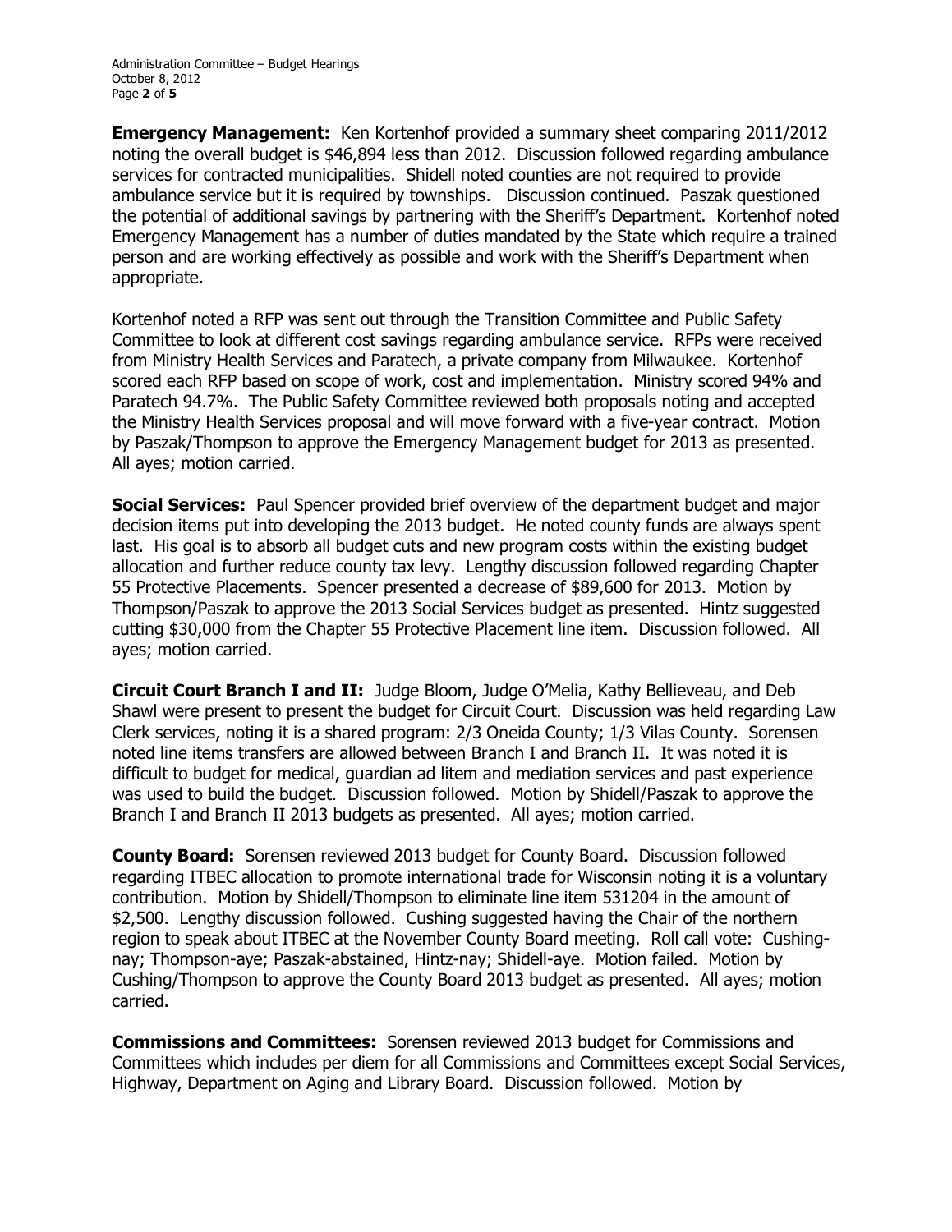Cushing/Paszak to approve the Commissions and Committees 2013 budget as presented. All ayes; motion carried.

Recess at 12:04 p.m. until 1:15 p.m.

Reconvened at 1:15 p.m.

**Treasurer:** Kris Ostermann presented the 2013 Treasurer's budget. Shidell questioned the cost of the second mailing of tax statements. Ostermann provided documentation supporting the need for the mailing. Lengthy discussion followed regarding mailing and tax payment processing. Motion by Shidell/Thompson to approve the Treasurer's 2013 budget as presented. All ayes; motion carried.

**Northwoods Rail Transit Commission:** Sorensen presented line item for \$500 for administration of the Northwoods Rail Transit Commission to retain, promote and enhance rail service in the nine counties within the consortium. Discussion followed. Motion by Paszak/Cushing to fund the Northwoods Rail Transit Commission and add it to the 2013 budget. All ayes; motion carried.

**Central Postage/Central Telephone/Central Duplication/Central Purchasing/Finance Department/Independent Audit/Cost Allocation Plan:** Motion by Cushing/Shidell to approve the 2013 budgets for Central Postage, Central Telephone, Central Duplication, Central Purchasing, Finance Department, Independent Audit, Cost Allocation Plan as presented. All ayes; motion carried.

**Department on Aging:** Jacobson provided handout detailing the Department on Aging 2013 budget request noting 22.31% of the Department budget comes from the tax levy. The 2013 request is a 5.34% reduction to the county tax levy. Discussion followed. Motion by Shidell/Thompson to approve the 2013 Department on Aging budget as presented. Lengthy discussion followed. All ayes; motion carried.

**Sundry General Government and Regional Reference Library**: Sundry general government includes PTO payouts and other interest. Regional reference library includes membership in the WI Valley Library Service and inter-library loan program. Motion by Shidell/Cushing to accept the 2013 Sundry General Government and Regional Reference Library budgets as presented. All ayes; motion carried.

**Libraries:** Jan Baer (President, Rhinelander District Library Board) and Ed Hughes (Director, Rhinelander District Library Board), presented the 2013 library budget. Baer indicated payments to libraries in other counties is an uncontrollable line item as Act 20 requires libraries provide citizens to services regardless of residence libraries are entitled to compensation for providing those services. Baer reviewed the billing process. The budget also includes a request to increase budget for \$4,545 to include an additional day for courier stop for the inter-library loan program. Motion by Shidell/Thompson to eliminate the \$4,545 request to increase courier service. All ayes; motion carried. Motion by Cushing/Paszak to approve the 2013 Library budget as amended. All ayes; motion carried.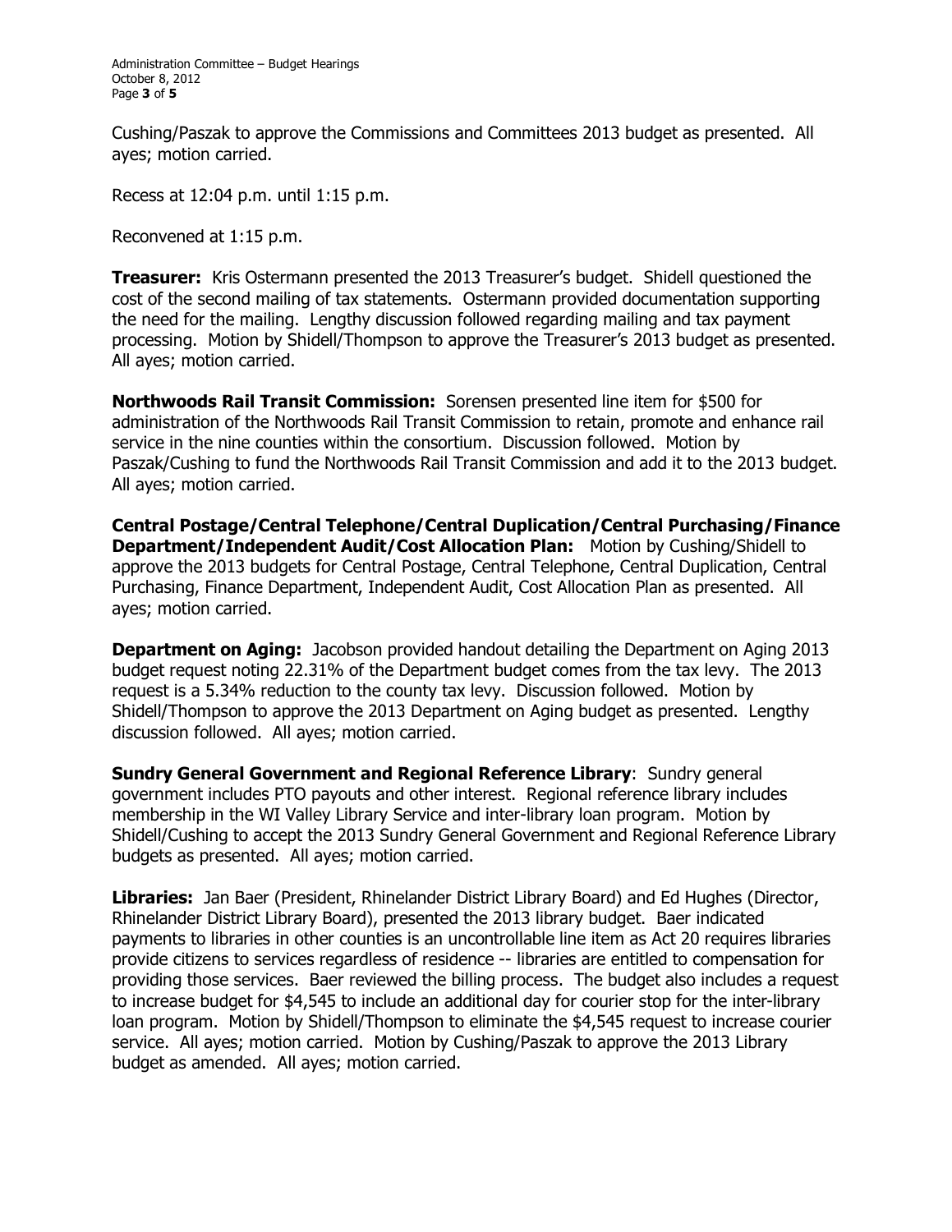**North Central Regional Planning Commission:** Discussion was held regarding the 2013 budget allocation for North Central Regional Planning Commission. It is understood that Oneida County pays "retainer" fee for NCRPC services. Shidell questioned whether the County receives a reduced rate when services are utilized and whether a refund is issued if services are not used. Some Committee members believe the County is billed for projects in additional to the yearly fee. Discussion followed. Thompson noted municipalities receive some small services for that retainer such as traffic count surveys. Motion by Shidell/Thompson to eliminate \$46,000 for North Central Regional Planning Commission and drop the County's membership. Discussion followed. Committee members would like to know the ramifications for canceling membership and what projects are in line to be done. Roll call vote: Shidell-ave: Cushing-ave: Thompsonaye; Paszak-aye; Hintz-aye. Motion carried.

**Reserve for contingency:** Sorensen noted this is a mechanical accounting of transfers and reviewed each line item. Motion by Cushing/Thompson to increase the estimated sales tax revenue to \$3,650,000 for 2013. Discussion followed. All ayes; motion carried.

**Land Information:** Romportl spoke to the North Central Regional Planning issue He believes it is a benefit. NCRPC hosts the website for land information maps. The department has used NCRPC extensively in the past and have rarely been charged additional fees. The County has also used them for Newcom project and for the redistricting earlier this year and they also transferred all of the old zoning maps for the City which are now hosted by the LIO system.

Romportl discussed the 2013 Land Information Department budget noting a decrease in levy funding by \$8,178. In 2012 a departmental reorganization was completed, reducing a 100% support staff to 50% and reclassification of two other positions. A large project for 2013 is to develop elevation/contour mapping which hasn't been done since the 1960s. This will assist the public with floodplain issues, trail designs, development of subdivisions, communication towers, building projects, etc. and will be will be funded by fees and continuing appropriation accounts. Lengthy discussion followed. Motion by Cushing/Paszak to approve the 2013 Land Records budget as presented. All ayes; motion carried.

Recess for 5 minutes.

**Planning and Zoning:** Carl Jennrich and Denise Hoppe were present to discuss the 2013 Planning and Zoning Departmental budget. In 2012 a permit specialist position was not filled and a full-time position was reclassified to an LTE position. In past years, offsetting revenues have decreased to 30% and staff has been reduced from 19 full- time employees to 10, plus one LTE. Jennrich does not believe the department will meet the estimated revenues for 2012. He discussed possible changes to fee structures and the possibility of implementing a fee for the state mandated septic maintenance program. Shidell wondered if an upgrade in technology would provide efficiencies to reduce staff. Lengthy discussion followed. Motion by Cushing/Thompson to approve the 2013 Planning and Zoning budget as presented. All ayes; motion carried.

**Buildings and Grounds Closed Session:** Motion by Cushing/Thompson to enter into closed session pursuant to Section 1985(1)(d), Wis. States., "Considering strategy for crime detection or prevention." (Topic: Courthouse security). Roll call vote: Cushing-aye; Thompson-aye; Paszak-aye; Hintz-aye; Shidell-aye. Motion carried.